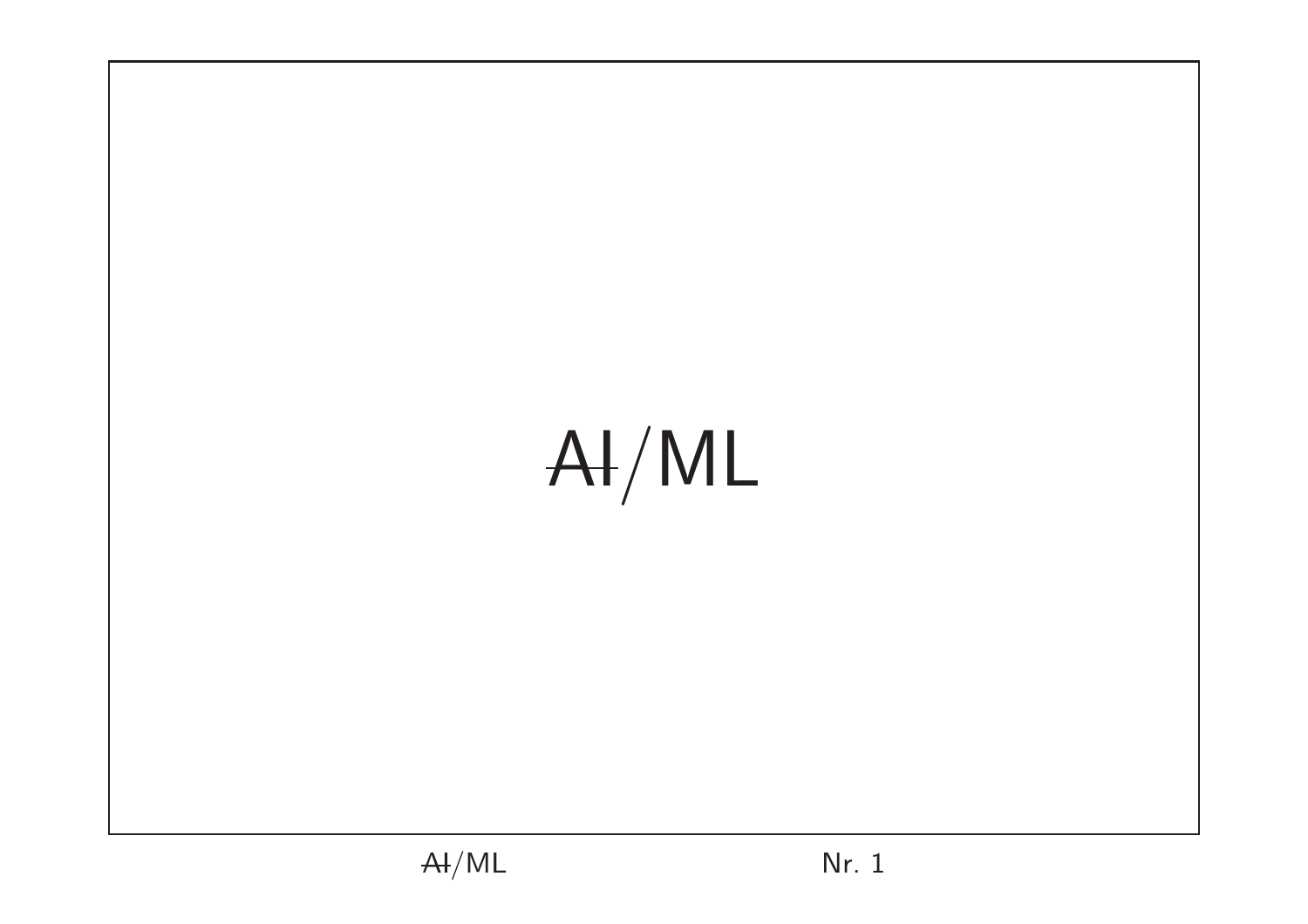## **Outline**

- 1. What is ML / ML research?
- 2. What's hot?
- 3. What are particular institutions known for?
- 4. What is UCSD known for?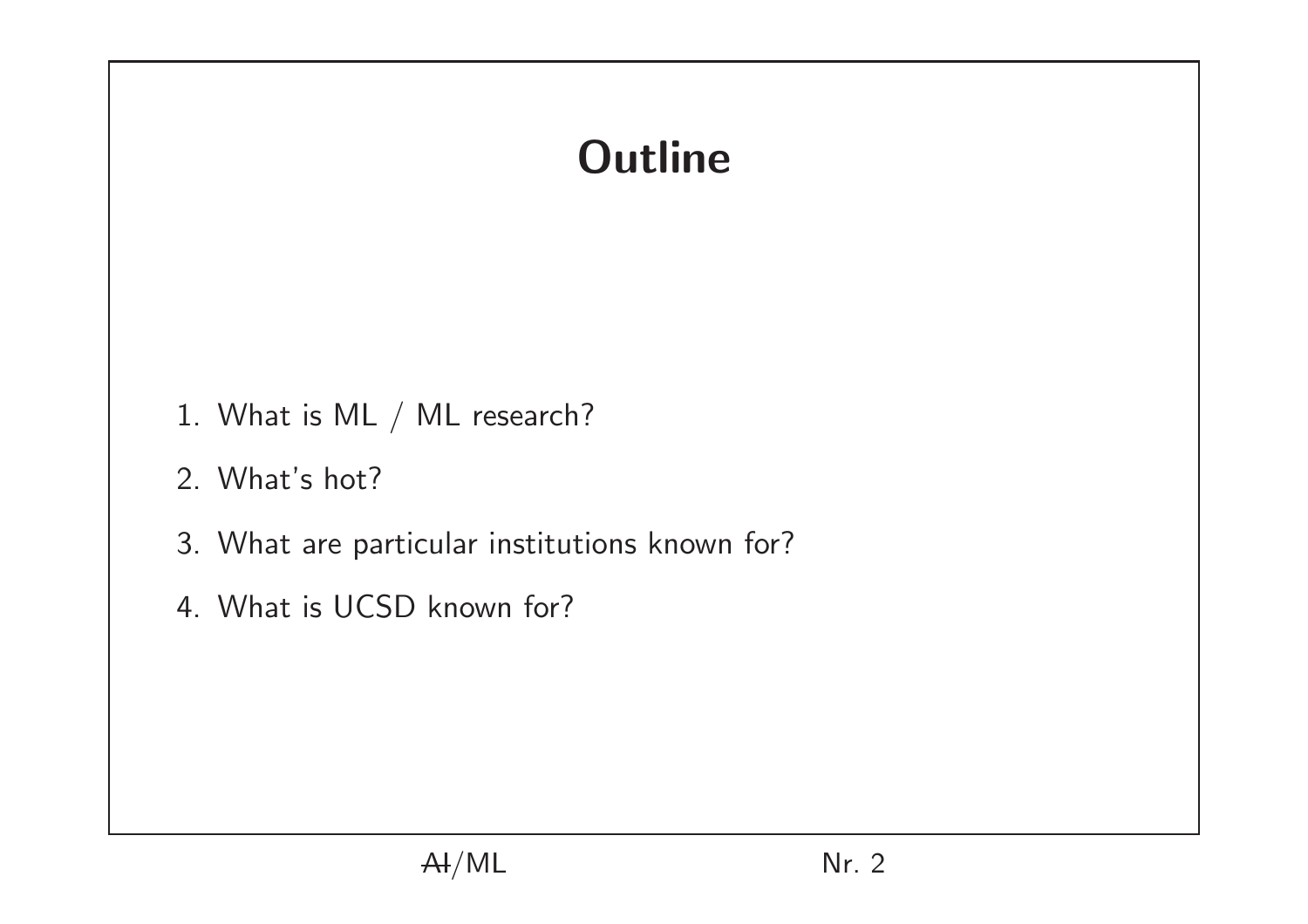# What is machine learning (ML)?

"Scientific discipline that is concerned with the design and development of algorithms that allow computers to change behavior based on data." – Wikipedia.

• Data

- Handwritten digits from USPS.
- User interaction logs from Google.
- Sensor readings from a robot.
- Behavior
	- Optical character recognition.
	- Targeted advertising.
	- Be like a human.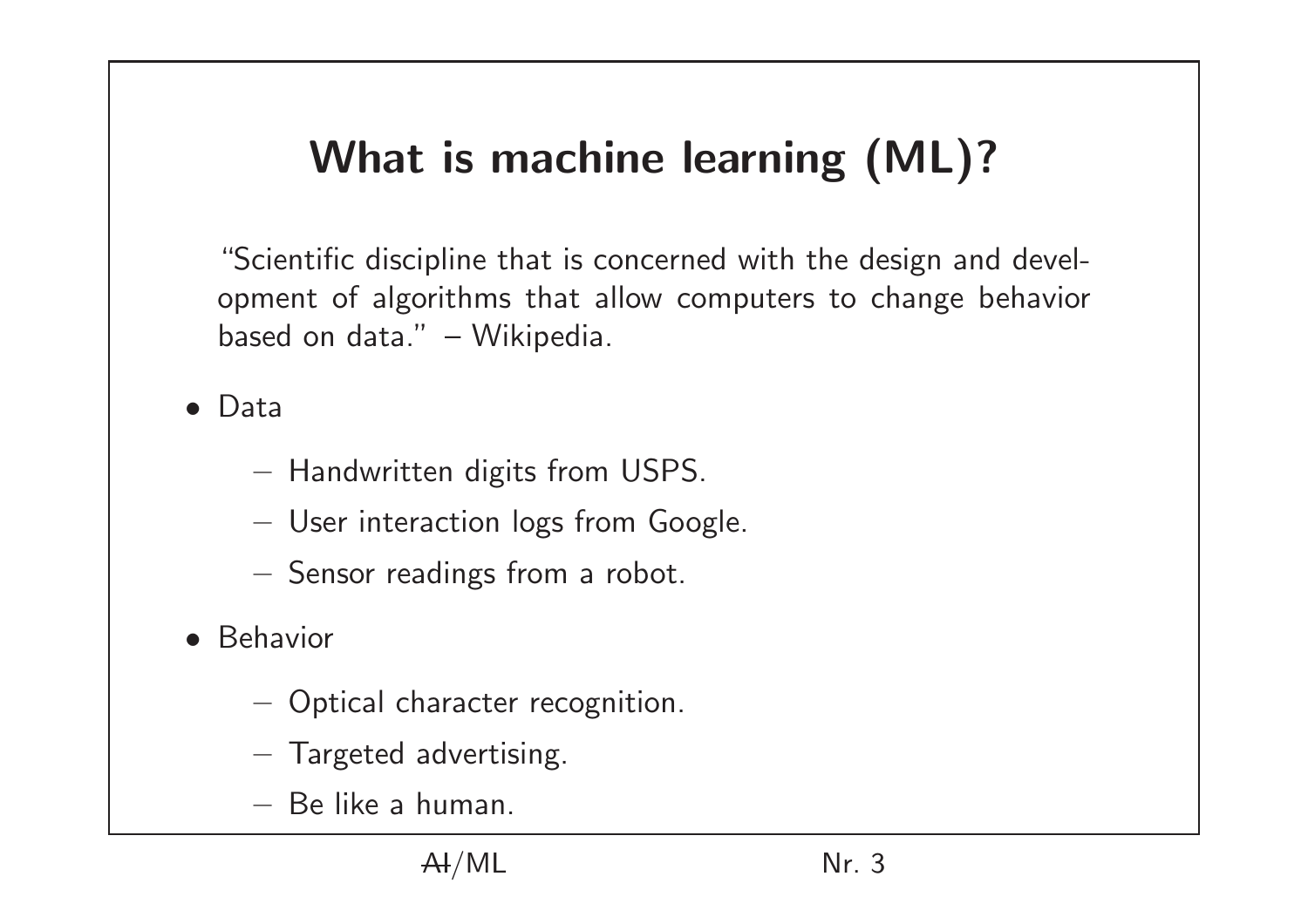#### How can machines learn?

- Data  $=$  examples of (situation, behavior, outcome) triples.
- Infer a policy for what to do in different situations in order to effect the desired outcomes.
- Hopefully, policy generalizes to situations not previously encountered.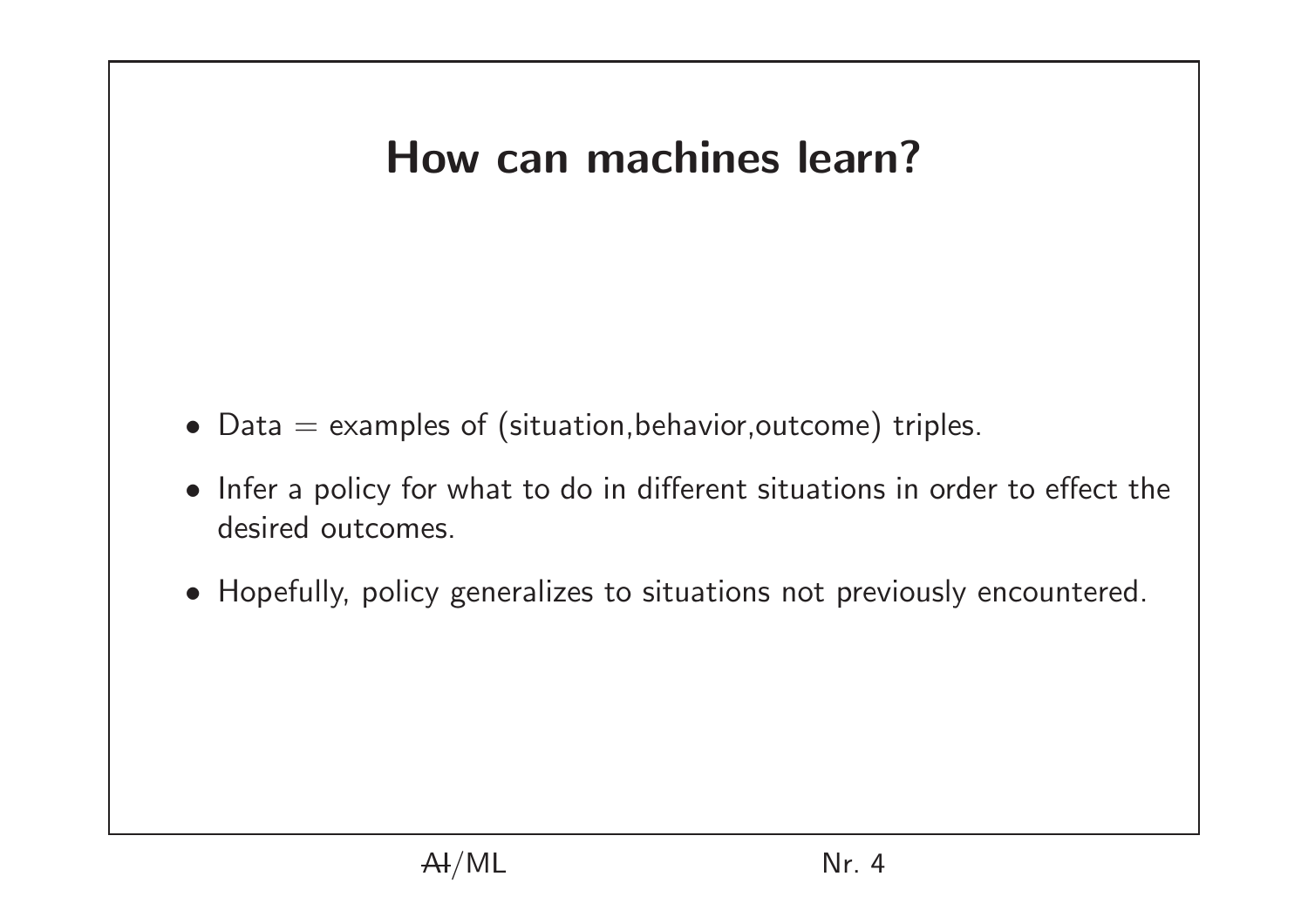#### What is machine learning research?

- "Core" ML: develop algorithms for common learning tasks (e.g., classification, ranking, regression, reinforcement learning).
	- Often focus on different issues encountered in applications (e.g., prior knowledge, multiple tasks, sparse structure).
- Applied ML: develop algorithms for real applications (e.g., bio, information retrieval, NLP, robotics, speech, vision).

– Sometimes also leads to advances in core ML.

• Theoretical ML: mathematical study of learning (e.g., generalization ability of learning algorithms, computational and representational complexity, game-theoretic analysis).

– Goal is to inform development of core ML and applied ML.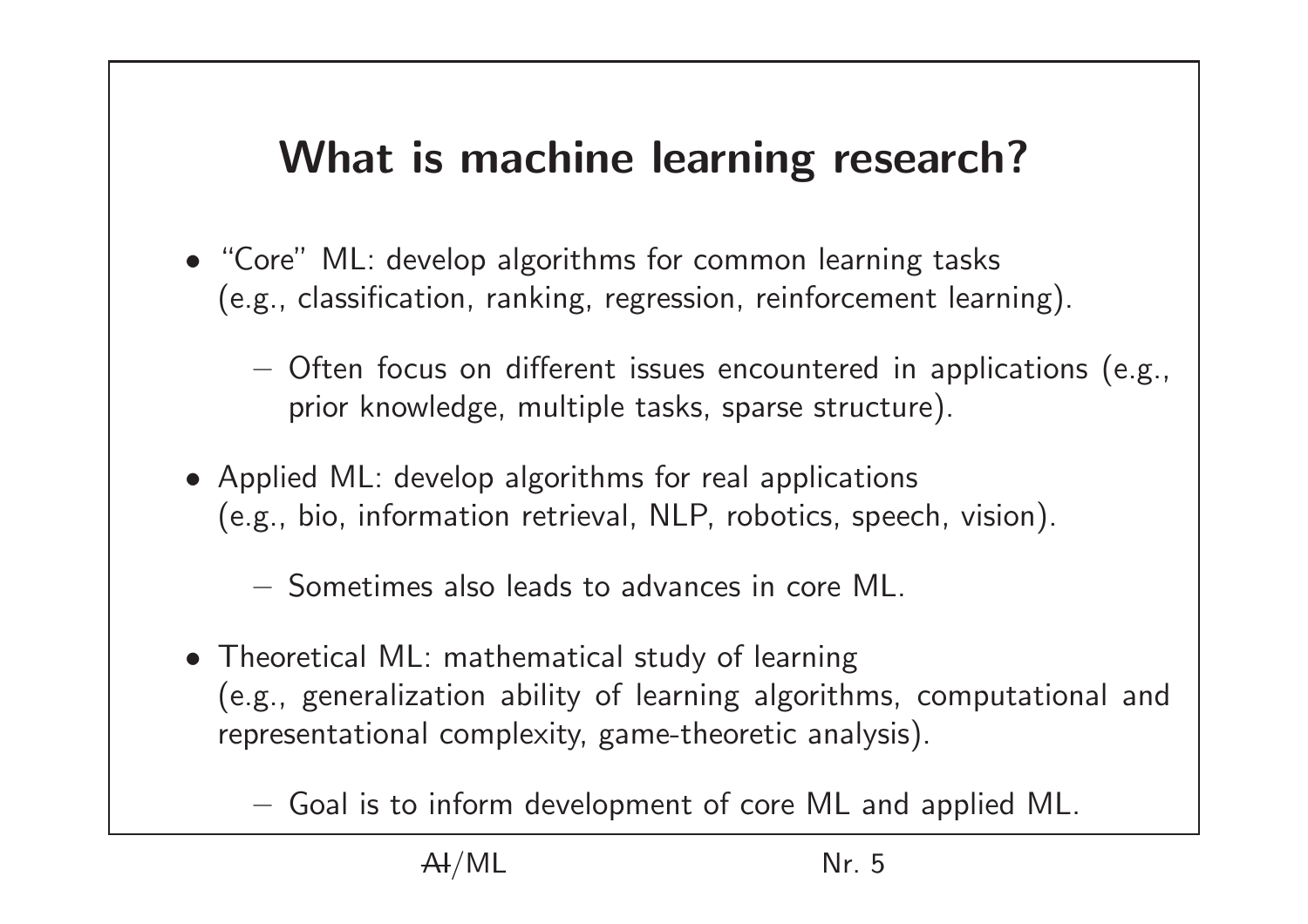#### What's hot?

Some ML-related symposia and workshops from 23rd Annual Conference on Neural Information Processing Systems (NIPS):

- Analyzing networks and learning with graphs
- Applications for topic models: text and beyond
- Causality and time series
- Large-scale machine learning: parallelism and massive datasets
- Partially observable reinforcement learning
- Transfer learning for structured data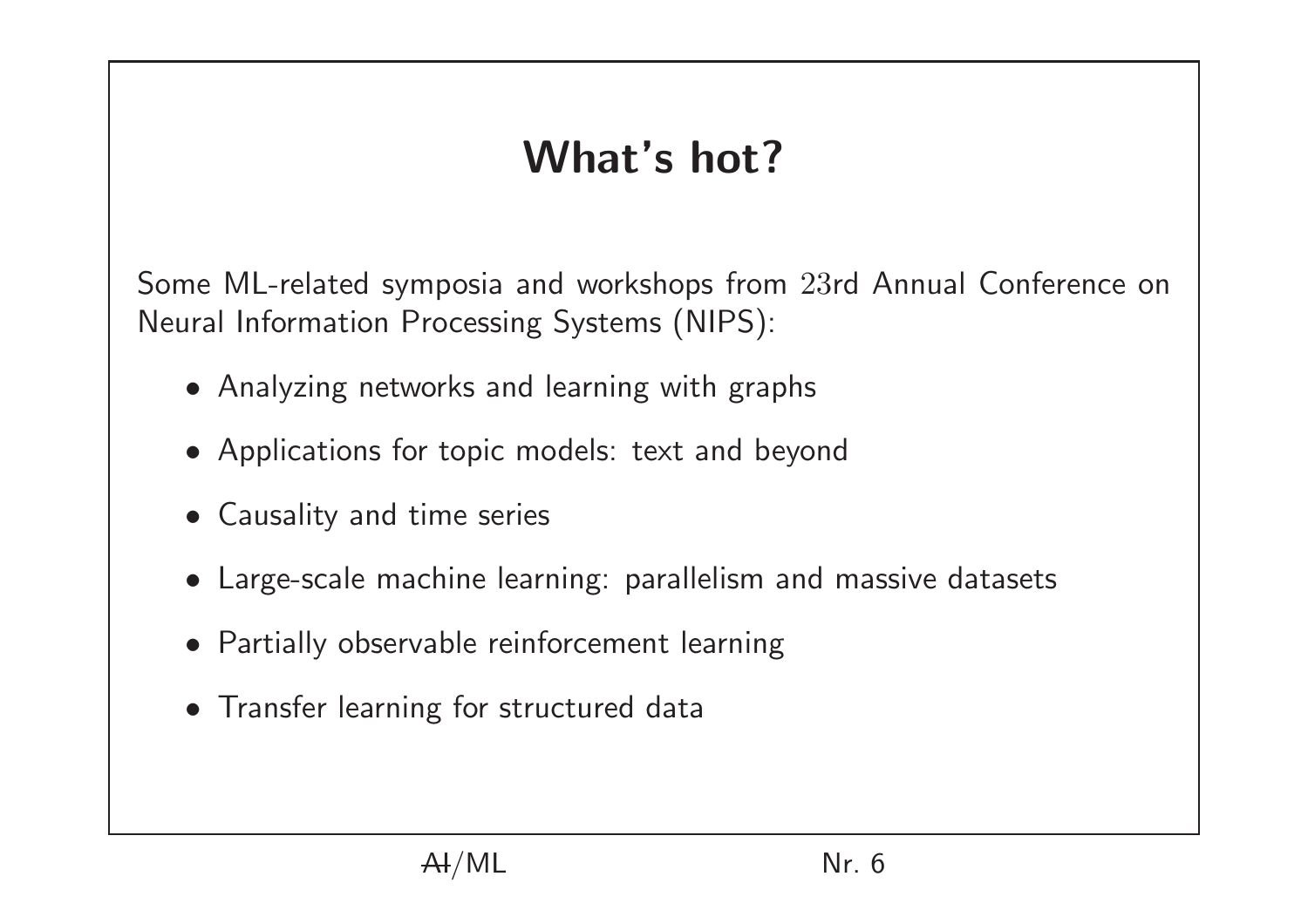### Topic  $\#1$ : Exploiting low-dimensional structure

- Data increasingly high-dimensional.
	- Dimension  $=$   $#$  features/variables describing each data point.
		- e.g., NLP: features  $=$  words; Bio: features  $=$  SNPs.
	- Curse of dimensionality: statistical and computational.
- But features often exhibit statistical dependencies or other structure that can be exploited.
	- Sparsity: only a few relevant features among many irrelevant ones.
	- Latent structure: the high-dimensional observed variables are the noisy / redundant manifestation of a few latent unobserved variables.
- What are the algorithms for discovering such structure? What statistical efficiency gains can be achieved?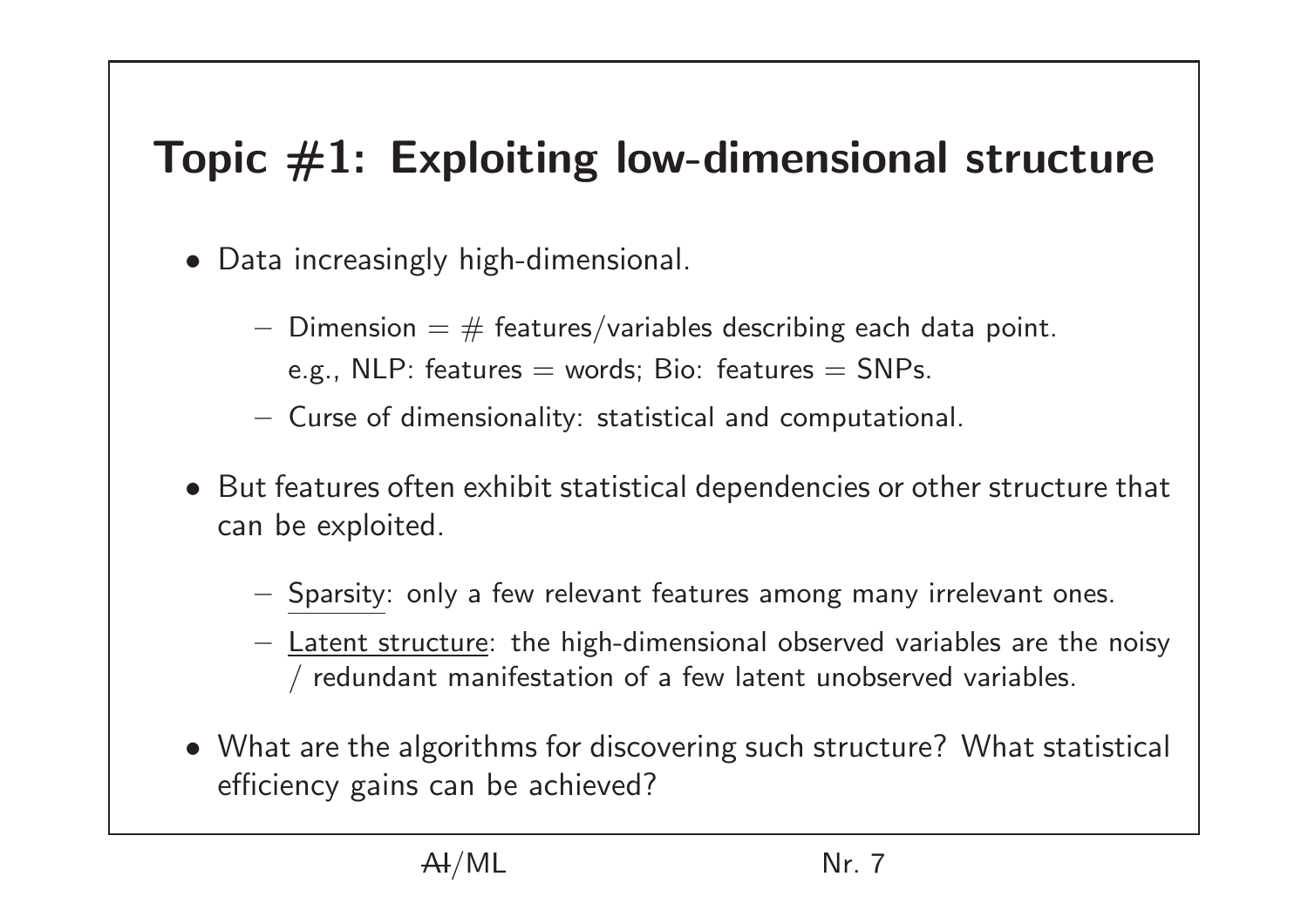#### Topic  $#2$ : Large-scale machine learning

- Lots of data being generated and collected.
	- $-$  Old days:  $\sim 10^4$  examples,  $10^2$ - $10^3$  features (say).
	- Now: e.g., Wikipedia,  $3M$  articles,  $25M$  links,  $2M$  word vocab.
	- $-$  Cannot even compute a correlation matrix  $(\Omega(n^2)$  time/space). Many basic optimization routines (e.g. Newton's method) similar or worse.
- Which algorithms dominate in the data-laden regime?
	- e.g. First-order gradient descent vs second-order Newton method?
- How do we parallelize learning algorithms?
	- $-$  Split up examples across cores  $\rightarrow$  statistical efficiency suffers.
	- $-$  Split up variables across cores  $\rightarrow$  computational efficiency suffers.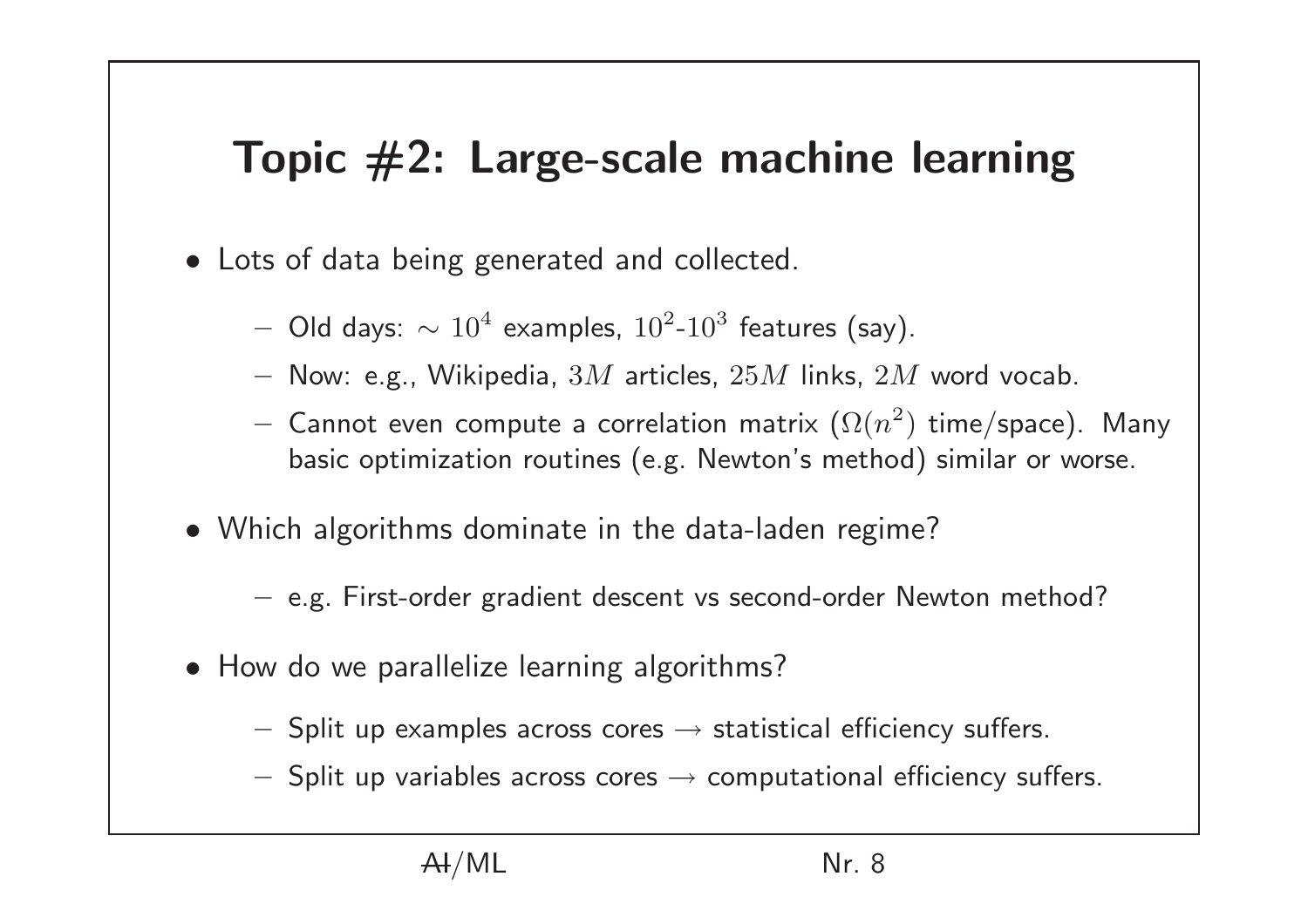#### What are particular institutions known for?

Top four schools in AI according to US News & World Report 2008:

- 1. MIT: the "AI" in "CSAIL" is "artificial intelligence" (see http://www.csail.mit.edu/node/3#AI).
- 2. CMU: machine learning department (see http://www.ml.cmu.edu/). Also departments for compbio, NLP, and robotics; Google on campus.
- 3. Stanford: compbio, NLP, neuroscience, optimization, robotics, . . .
- 4. Berkeley: Bayesian methods, NLP, optimization, theory, vision, . . .

The gist: top schools have research in both core ML and applications.

Rest of top ten: UT Austin, UW, GIT, UIUC, UMD, UMass Amherst Also industry (Facebook, Google, IBM, Microsoft, NEC, Yahoo!, . . . ) and abroad (MPI, NICTA, Toronto, UCL, ...)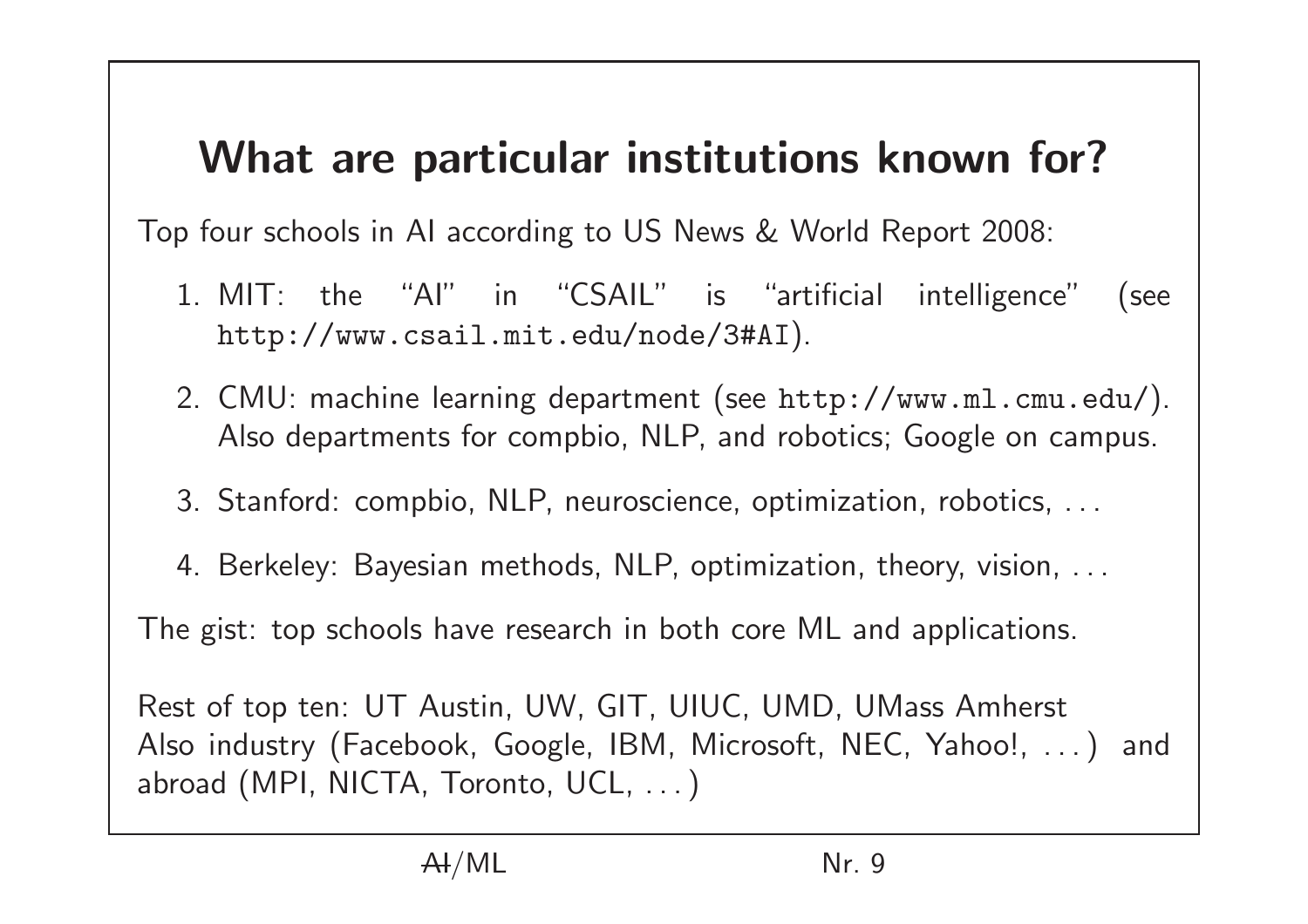# What is UCSD known for?

ML spans several departments (CSE, ECE, CogSci, Neuroscience, ...)

- Core ML, theory (Charles, Gert (ECE), Lawrence, Sanjoy, Yoav)
- Cognitive science and neuroscience (Gary, Nuno (ECE), . . . )
- Data mining (Charles)
- Speech and audio (Gert, Lawrence)
- Vision (David, Nuno, Serge)
- Other applications (Charles, Gert, Lawrence, Yoav, . . . )
- $\bullet$  . . .

See http://ai.ucsd.edu/ for more.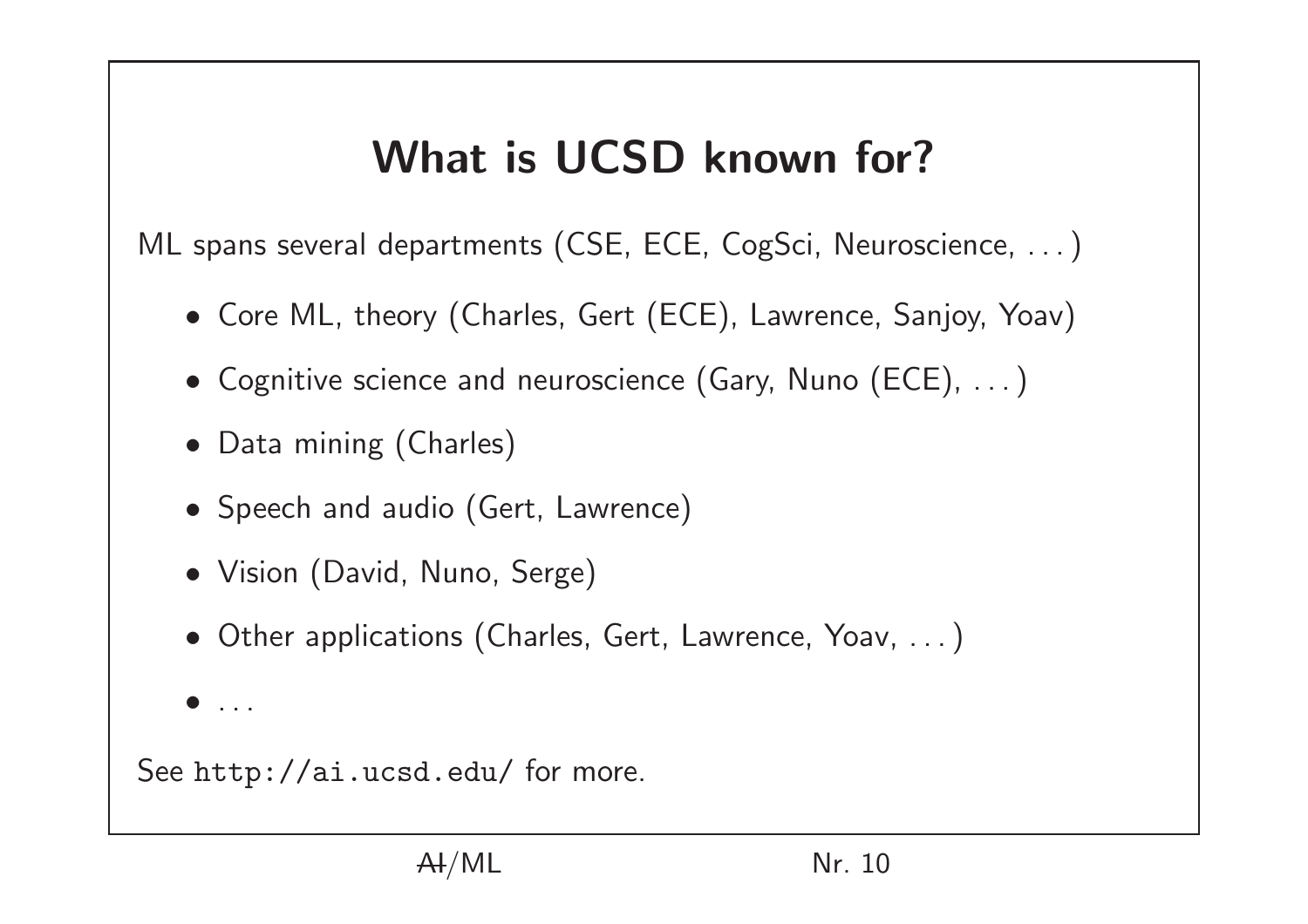## What is UCSD known for?

Some BFDs:

- Charles: judge for the \$1M Netflix competition.
- David: founded "Photometria" (virtual cosmetics company).
- Gary: pioneering work in neural networks and cognitive modeling.
- Lawrence: co-editor-in-chief of Journal of Machine Learning Research.
- Sanjoy: co-author of popular algorithms textbook.
- Serge: founded "Digital Persona" (fingerprint tech company).
- Yoav: co-winner of Gödel and Kanellakis prizes for "AdaBoost".